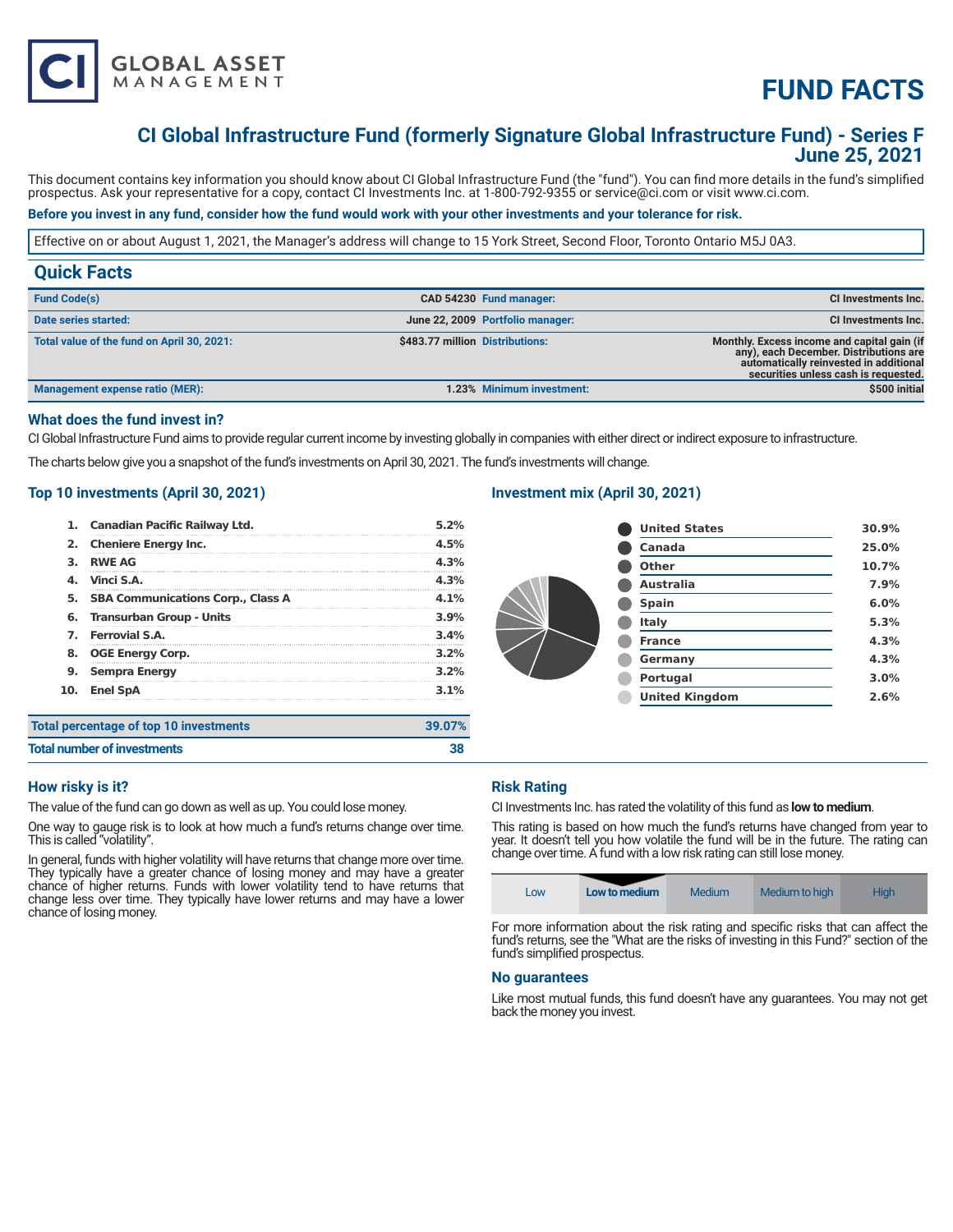# **CI Global Infrastructure Fund (formerly Signature Global Infrastructure Fund) - Series F**

#### **How has the fund performed?**

This section tells you how Series F securities of the fund have performed over the past 10 years. Returns are after expenses have been deducted. These expenses reduce the fund's returns.

#### **Year-by-year returns**

This chart shows how Series F securities of the fund performed in each of the past 10 calendar years. This fund series dropped in value in 2 of the last 10 calendar years. The range of returns and change from year to year can help you assess how risky the fund has been in the past. It does not tell you how the fund will perform in the future.



#### **Best and worst 3-month returns**

This table shows the best and worst returns for Series F securities of the fund in a 3-month period over the past 10 years to April 30, 2021. The best and worst 3-month returns could be higher or lower in the future. Consider how much of a loss you could afford to take in a short period of time.

|                     | <b>Return</b> | 3 months ending | If you invested \$1,000 at the beginning of the period |
|---------------------|---------------|-----------------|--------------------------------------------------------|
| <b>Best return</b>  | 13.9%         | March 31, 2019  | Your investment would rise to \$1,139                  |
| <b>Worst return</b> | $-15.6\%$     | March 31, 2020  | Your investment would drop to \$844                    |

#### **Average return**

A person who invested \$1,000 in Series F securities of the fund 10 years ago would have had \$2,550 as of April 30, 2021. This works out to an annual compound return of 9.8%.

# **Who is this fund for?**

#### **This fund may be suitable for you if you:**

- are willing to accept a low to medium degree of risk
- are seeking income and the potential for long term capital appreciation<br>• are seeking to add global infrastructure exposure to your investment po
- are seeking to add global infrastructure exposure to your investment portfolio<br>• are planning to hold your investment for the long term
- are planning to hold your investment for the long term

# **A word about tax**

In general, you'll have to pay income tax on any money you make on a fund. How much you pay depends on the tax laws where you live and whether or not you hold the fund in a registered plan such as a Registered Retirement Savings Plan, or a Tax-Free Savings Account. Keep in mind that if you hold your fund in a non-registered account, fund distributions are included in your taxable income, whether you get them in cash or have them reinvested.